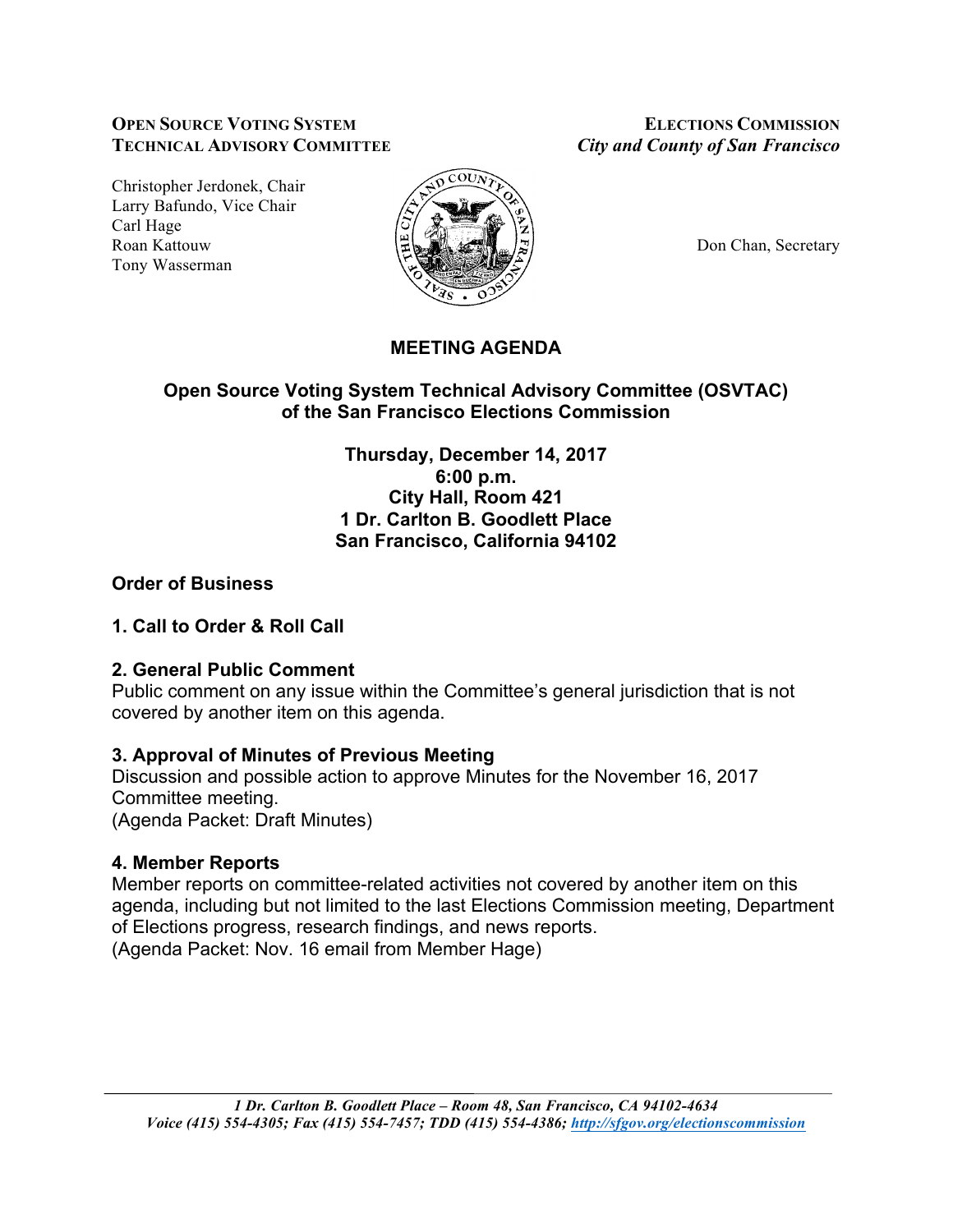### **5. Administration**

Discussion and possible action regarding administrative issues including but not limited to attendance at Elections Commission meetings by Committee members, the Committee's website, and the Committee's written reports to the Commission. (Agenda Packet: Draft Written Report)

### **6. Committee Goals and Assumptions**

Discussion and possible action regarding committee goals, scope, and assumptions.

# **7. Project Background and Terminology**

Discussion and possible action regarding project background and terminology, including around voting system components and other voting system projects.

#### **8. Project Management and Procurement**

Discussion and possible action regarding project management and procurement, including topics like modular contracting, agile development in government, and incremental approaches to the project.

### **9. Committee Recommendations**

Discussion and possible action regarding Committee recommendations on the subjects of requirements, open source, software development processes, software architecture and design, hardware, intellectual property, and testing.

(Agenda Packet: Section 4 "Recommendations" of the Committee's Recommendations)

# **10. Voting Process and Equipment Decisions**

Discussion and possible action regarding voting process and equipment decisions that need to be made to implement open-source voting in San Francisco. (Agenda Packet: Memo from Member Hage)

#### **11. Topics for future discussion**

Discussion and possible action regarding topics for future discussion.

# **Adjournment**

There will be an opportunity for public comment on each agenda item.

Materials contained in the Commission packets for meetings are available for inspection and copying during regular office hours at the Department of Elections, City Hall Room 48. Materials are placed in the Elections Commission's Public Binder no later than 72 hours prior to meetings. Any materials distributed to members of the Elections Commission within 72 hours of the meeting or after the agenda packet has been delivered to the members are available for inspection at the Department of Elections, City Hall Room 48, in the Commission's Public Binder, during normal office hours.

**Cell phones, pagers and similar sound-producing electronic devices:** The ringing of and use of cell phones, pagers and similar sound-producing electronic devices are prohibited at this meeting. The Chair may order the removal from the meeting room of any person responsible for the ringing or use of a cell phone, pager, or other similar sound-producing electronic devices.